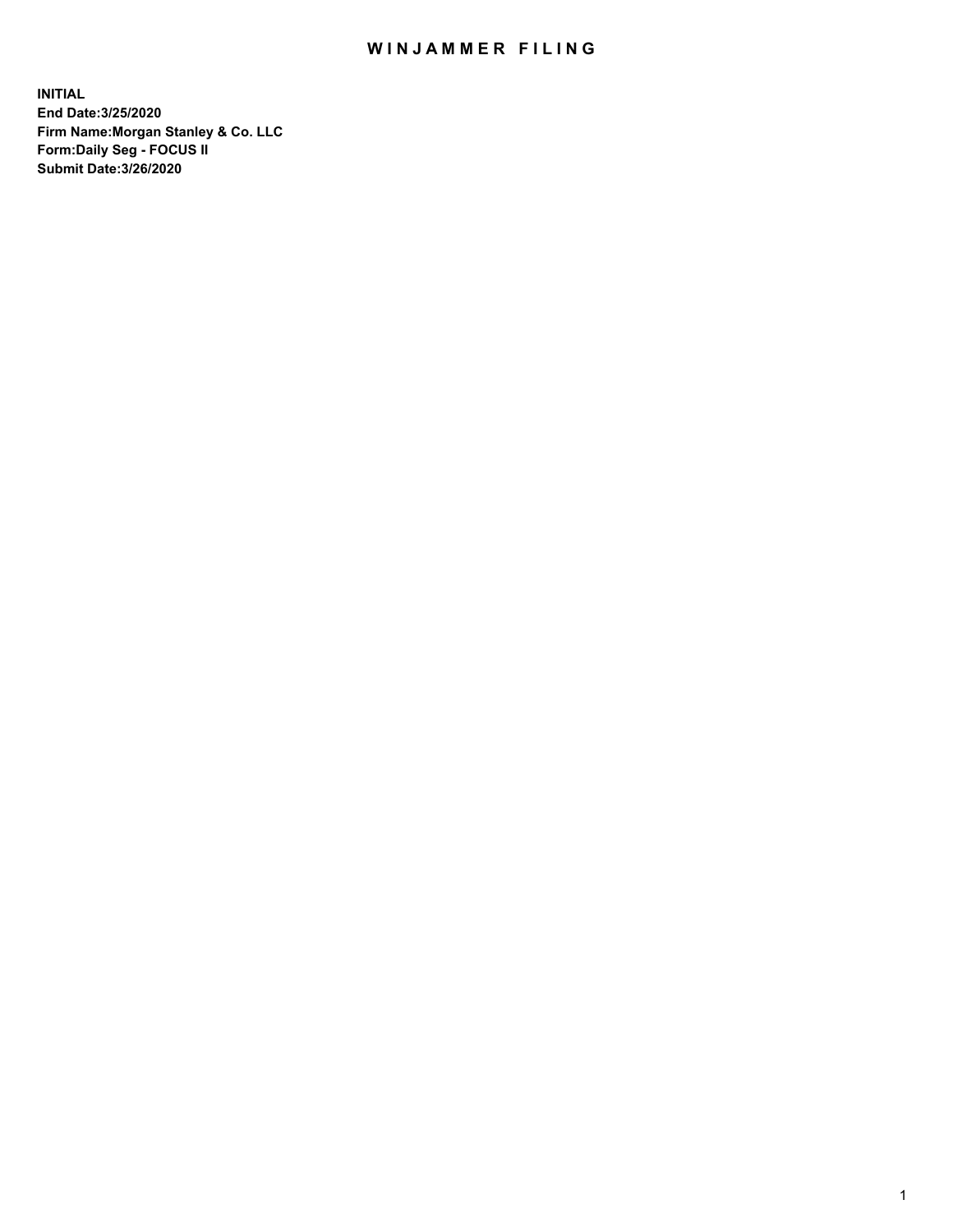**INITIAL End Date:3/25/2020 Firm Name:Morgan Stanley & Co. LLC Form:Daily Seg - FOCUS II Submit Date:3/26/2020 Daily Segregation - Cover Page**

| Name of Company                                                                                                                                                                                                                                                                                                                | <b>Morgan Stanley &amp; Co. LLC</b>                    |
|--------------------------------------------------------------------------------------------------------------------------------------------------------------------------------------------------------------------------------------------------------------------------------------------------------------------------------|--------------------------------------------------------|
| <b>Contact Name</b>                                                                                                                                                                                                                                                                                                            | <b>Ikram Shah</b>                                      |
| <b>Contact Phone Number</b>                                                                                                                                                                                                                                                                                                    | 212-276-0963                                           |
| <b>Contact Email Address</b>                                                                                                                                                                                                                                                                                                   | Ikram.shah@morganstanley.com                           |
| FCM's Customer Segregated Funds Residual Interest Target (choose one):<br>a. Minimum dollar amount: : or<br>b. Minimum percentage of customer segregated funds required:%; or<br>c. Dollar amount range between: and; or<br>d. Percentage range of customer segregated funds required between:% and%.                          | 235,000,000<br><u>0</u><br><u>00</u><br><u>00</u>      |
| FCM's Customer Secured Amount Funds Residual Interest Target (choose one):<br>a. Minimum dollar amount: ; or<br>b. Minimum percentage of customer secured funds required:%; or<br>c. Dollar amount range between: and; or<br>d. Percentage range of customer secured funds required between:% and%.                            | 140,000,000<br><u>0</u><br><u>00</u><br>0 <sub>0</sub> |
| FCM's Cleared Swaps Customer Collateral Residual Interest Target (choose one):<br>a. Minimum dollar amount: ; or<br>b. Minimum percentage of cleared swaps customer collateral required:% ; or<br>c. Dollar amount range between: and; or<br>d. Percentage range of cleared swaps customer collateral required between:% and%. | 92,000,000<br><u>0</u><br><u>00</u><br>00              |

Attach supporting documents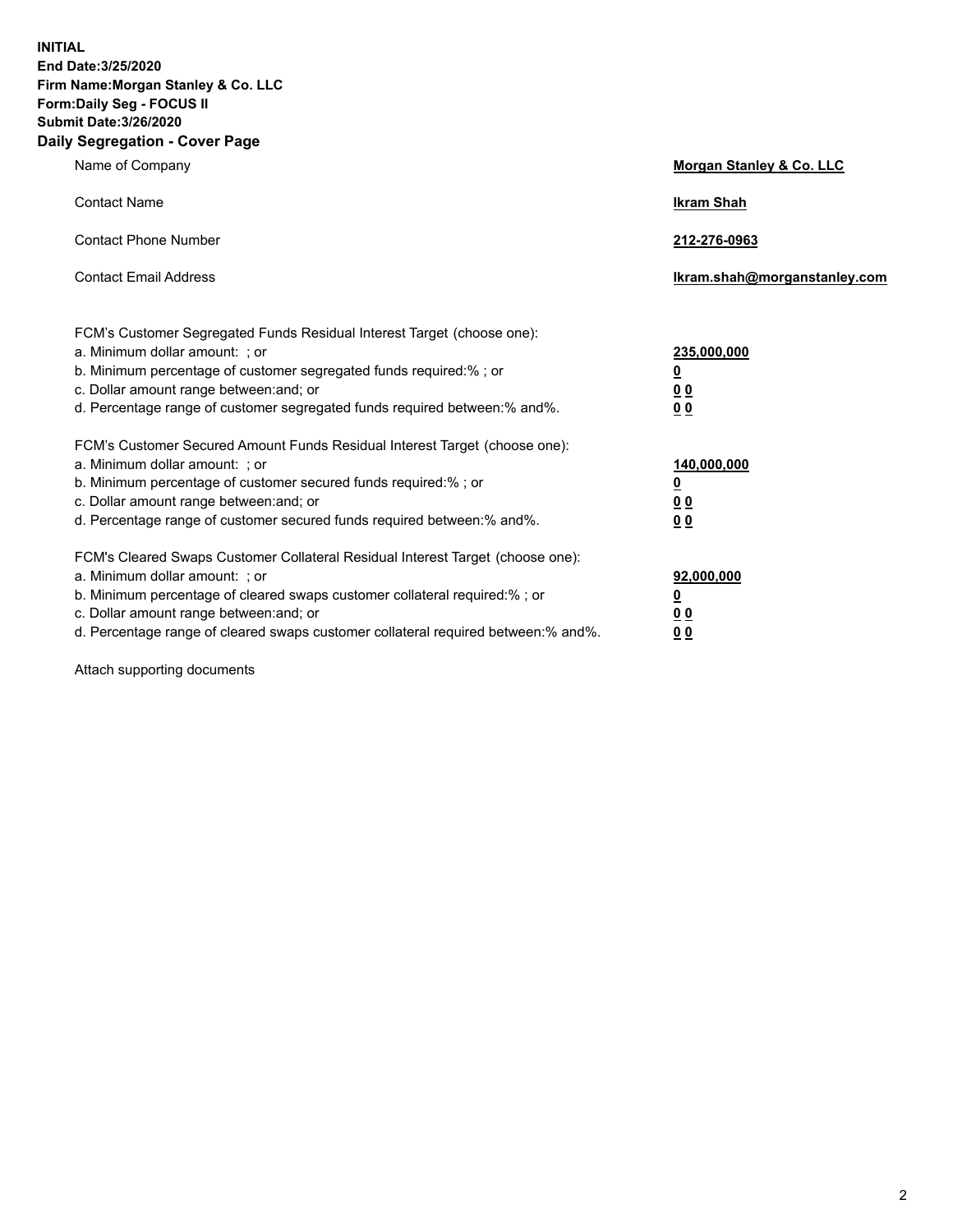## **INITIAL End Date:3/25/2020 Firm Name:Morgan Stanley & Co. LLC Form:Daily Seg - FOCUS II Submit Date:3/26/2020 Daily Segregation - Secured Amounts** Foreign Futures and Foreign Options Secured Amounts Amount required to be set aside pursuant to law, rule or regulation of a foreign government or a rule of a self-regulatory organization authorized thereunder 1. Net ledger balance - Foreign Futures and Foreign Option Trading - All Customers A. Cash **4,685,148,574** [7315] B. Securities (at market) **2,617,746,467** [7317] 2. Net unrealized profit (loss) in open futures contracts traded on a foreign board of trade **-444,886,513** [7325] 3. Exchange traded options a. Market value of open option contracts purchased on a foreign board of trade **40,476,978** [7335] b. Market value of open contracts granted (sold) on a foreign board of trade **-40,639,659** [7337] 4. Net equity (deficit) (add lines 1. 2. and 3.) **6,857,845,847** [7345] 5. Account liquidating to a deficit and account with a debit balances - gross amount **375,952,075** [7351] Less: amount offset by customer owned securities **-289,918,133** [7352] **86,033,942** 6. Amount required to be set aside as the secured amount - Net Liquidating Equity Method (add lines 4 and 5) 7. Greater of amount required to be set aside pursuant to foreign jurisdiction (above) or line 6. FUNDS DEPOSITED IN SEPARATE REGULATION 30.7 ACCOUNTS 1. Cash in banks A. Banks located in the United States **225,447,323** [7500] B. Other banks qualified under Regulation 30.7 **1,049,833,037** [7520] **1,275,280,360** 2. Securities A. In safekeeping with banks located in the United States **992,513,926** [7540] B. In safekeeping with other banks qualified under Regulation 30.7 **0** [7560] **992,513,926** [7570] 3. Equities with registered futures commission merchants A. Cash **10,903,518** [7580] B. Securities **0** [7590] C. Unrealized gain (loss) on open futures contracts **1,603,446** [7600] D. Value of long option contracts **0** [7610] E. Value of short option contracts **0** [7615] **12,506,964** [7620] 4. Amounts held by clearing organizations of foreign boards of trade A. Cash **0** [7640] B. Securities **0** [7650] C. Amount due to (from) clearing organization - daily variation **0** [7660] D. Value of long option contracts **0** [7670] E. Value of short option contracts **0** [7675] **0** [7680] 5. Amounts held by members of foreign boards of trade A. Cash **3,987,564,775** [7700] B. Securities **1,625,232,541** [7710] C. Unrealized gain (loss) on open futures contracts **-446,489,959** [7720] D. Value of long option contracts **40,476,978** [7730] E. Value of short option contracts **-40,639,659** [7735] **5,166,144,676** 6. Amounts with other depositories designated by a foreign board of trade **0** [7760] 7. Segregated funds on hand **0** [7765]

- 8. Total funds in separate section 30.7 accounts **7,446,445,926** [7770]
- 9. Excess (deficiency) Set Aside for Secured Amount (subtract line 7 Secured Statement Page 1 from Line 8)
- 10. Management Target Amount for Excess funds in separate section 30.7 accounts **140,000,000** [7780]
- 11. Excess (deficiency) funds in separate 30.7 accounts over (under) Management Target **362,566,137** [7785]

**0** [7305]

[7354] **6,943,879,789** [7355]

**6,943,879,789** [7360]

[7530]

[7740] **502,566,137** [7380]

3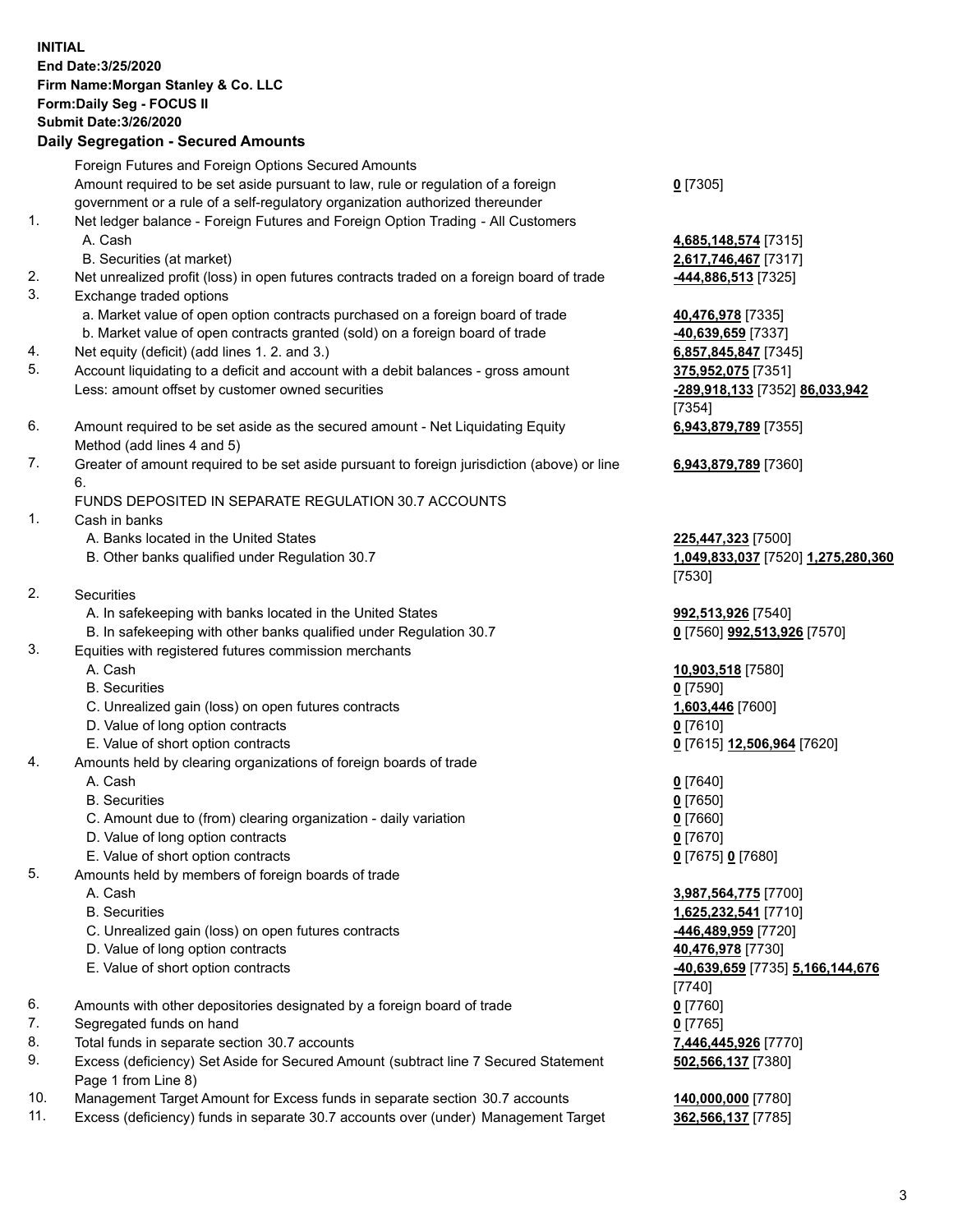**INITIAL End Date:3/25/2020 Firm Name:Morgan Stanley & Co. LLC Form:Daily Seg - FOCUS II Submit Date:3/26/2020 Daily Segregation - Segregation Statement** SEGREGATION REQUIREMENTS(Section 4d(2) of the CEAct) 1. Net ledger balance A. Cash **13,709,478,741** [7010] B. Securities (at market) **9,955,532,131** [7020] 2. Net unrealized profit (loss) in open futures contracts traded on a contract market **4,251,147,566** [7030] 3. Exchange traded options A. Add market value of open option contracts purchased on a contract market **906,187,465** [7032] B. Deduct market value of open option contracts granted (sold) on a contract market **-862,410,043** [7033] 4. Net equity (deficit) (add lines 1, 2 and 3) **27,959,935,860** [7040] 5. Accounts liquidating to a deficit and accounts with debit balances - gross amount **587,730,855** [7045] Less: amount offset by customer securities **-559,920,747** [7047] **27,810,108** [7050] 6. Amount required to be segregated (add lines 4 and 5) **27,987,745,968** [7060] FUNDS IN SEGREGATED ACCOUNTS 7. Deposited in segregated funds bank accounts A. Cash **4,621,249,899** [7070] B. Securities representing investments of customers' funds (at market) **0** [7080] C. Securities held for particular customers or option customers in lieu of cash (at market) **2,364,980,248** [7090] 8. Margins on deposit with derivatives clearing organizations of contract markets A. Cash **14,747,323,058** [7100] B. Securities representing investments of customers' funds (at market) **0** [7110] C. Securities held for particular customers or option customers in lieu of cash (at market) **7,590,551,883** [7120] 9. Net settlement from (to) derivatives clearing organizations of contract markets **-187,154,995** [7130] 10. Exchange traded options A. Value of open long option contracts **906,187,465** [7132] B. Value of open short option contracts **-862,410,043** [7133] 11. Net equities with other FCMs A. Net liquidating equity **11,176,803** [7140] B. Securities representing investments of customers' funds (at market) **0** [7160] C. Securities held for particular customers or option customers in lieu of cash (at market) **0** [7170] 12. Segregated funds on hand **0** [7150] 13. Total amount in segregation (add lines 7 through 12) **29,191,904,318** [7180] 14. Excess (deficiency) funds in segregation (subtract line 6 from line 13) **1,204,158,350** [7190] 15. Management Target Amount for Excess funds in segregation **235,000,000** [7194]

16. Excess (deficiency) funds in segregation over (under) Management Target Amount Excess

**969,158,350** [7198]